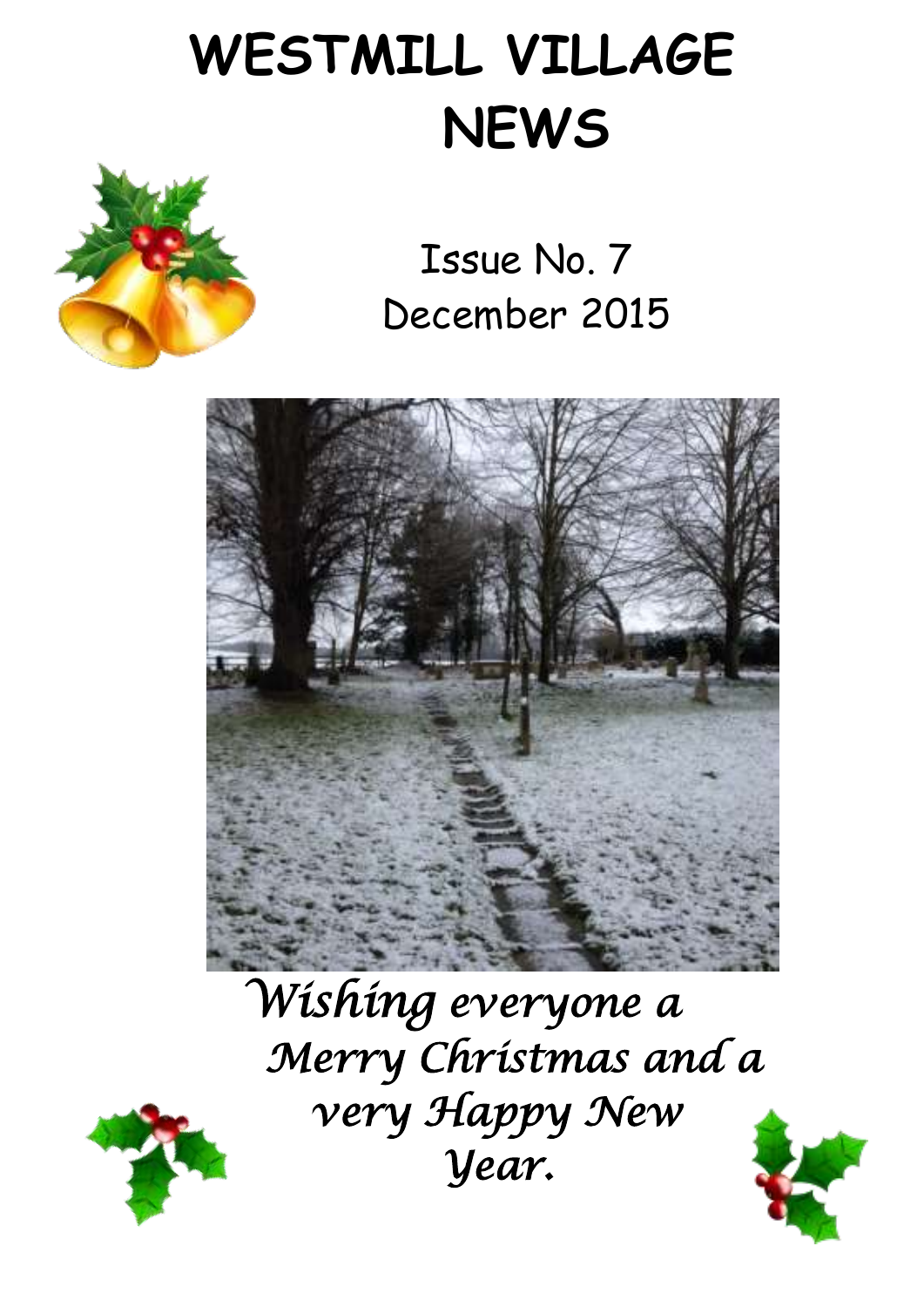#### **Westmill Art Exhibition 2015.**

 display. We had 226 pictures from 52 different artists. Over the three days  During the exhibition we sold 28 pictures. We are pleased to say that we for future expenditures which may include new display lighting, repairing or<br>repairing the display beards, a village sign atc We hope that you all enjoyed this year's exhibition and the variety of work on of the August Bank Holiday more than 260 people attended our annual event. cleared £900 which enabled us to give a donation to the Greg Trust and also to the church for the refurbishment of the organ. The balance will be retained repairing the display boards, a village sign etc.

Once again, many thanks to the artists without whom the exhibition would not<br>be possible and to the many willing helpers who gave so much time and be possible and to the many willing helpers who gave so much time and

ettort to make it a success. We managed to live up to<br>the standards set by Muriel and Mavis over the years.  August Bank Holiday weekend which will be the effort to make it a success. We managed to live up to Well done to all. Now we are looking forward to next 30<sup>th</sup> anniversary of the exhibition.

 On behalf of our new Art Exhibition Team,  Olga Partridge



#### **CHURCHYEAR TIDY UP**

**CHONCHTLAN HOT OF**<br>On Saturday October 10<sup>th</sup> we had a turnout of 35 people to help in the Churchyard; and was the largest number of helpers we have ever had. It was very good to see a number of workers who had only recently moved into the Village and surrounding this was the largest number of helpers we have ever had. It was very good to see a area.

 It was a very successful morning, not only because of the general tidying up but we managed to reduce the last hage few tree by the end on wan hom about so foot to 10 foot. This was a wonderful achievement thanks to those chaps who worked so McMullen who also provided the trailer to remove all the debris from this project. managed to reduce the last huge Yew tree by the Church wall from about 30 foot to hard on that particular project, Ray, Winston, Damien, Nigel, John, and David

 welcome break and gave many of our newcomers an opportunity to get to know  The refreshments that were served by Judy Thody and Di Plummer created a very some of their neighbours. Wendy Leaney and Gail Fox kindly provided some delicious biscuits and cakes.

We will be having our next year's Tidy Up on Saturday 8<sup>th</sup> October.

 Our Seasonal grass cutting will commence in March 2016.

about 45 minutes. This last year we had 12 helpers which meant that each helper from anybody who would be prepared to join our present team. This rota entails cutting the grass areas each week - the weekly cut usually takes was called upon once every 6 weeks and I would be pleased to hear

our Churchyard always looking in wonderful condition. Finally, grateful thanks to all who give their time to keep Michael Thody 271321.

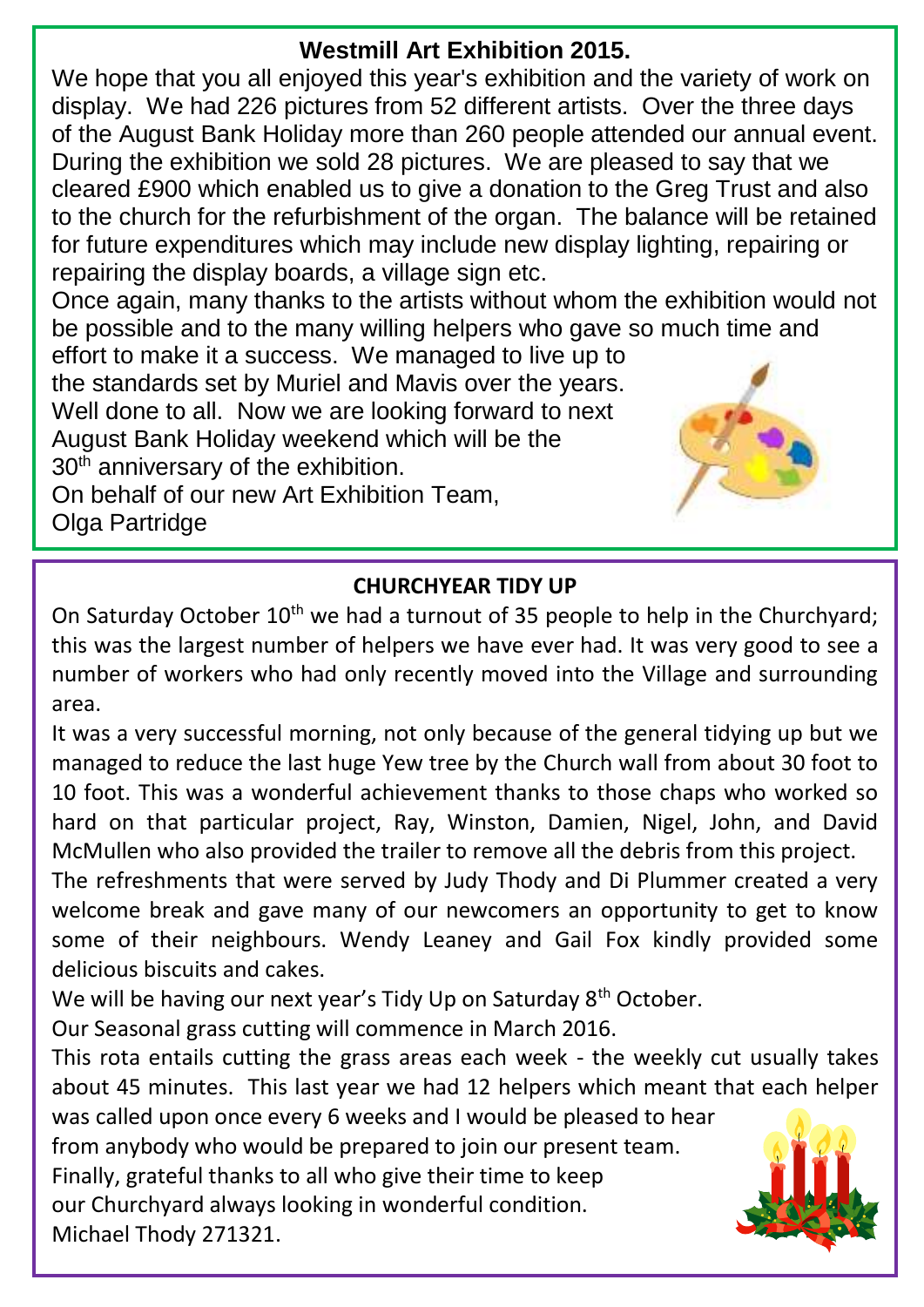## **WESTMILL CAROLS ON THE GREEN**

#### **WEDNESDAY 23 DECEMBER 2015**

 **JOIN US ROUND THE TREE AT 6.30 P.M.**



**Followed by Mulled Wine,**  **Stollen & Mince Pies in the Village Hall.**  $J_{\rm eff}$  and  $J_{\rm eff}$  pm  $J_{\rm eff}$  pm  $J_{\rm eff}$  pm  $J_{\rm eff}$  pm  $J_{\rm eff}$  pm  $J_{\rm eff}$  pm  $J_{\rm eff}$  pm  $J_{\rm eff}$  pm  $J_{\rm eff}$  pm  $J_{\rm eff}$  pm  $J_{\rm eff}$  pm  $J_{\rm eff}$  pm  $J_{\rm eff}$  pm  $J_{\rm eff}$  pm  $J_{\rm eff}$  pm  $J_{\rm eff}$  pm  $J_{\rm eff}$  pm  $J_{\$ 

### **This is a great way for those living in Westmill**   **to meet and welcome new villagers.**

 Any donations of wine or snacks welcome.

 Ray Partridge, Chair, Westmill Events Tel: 273654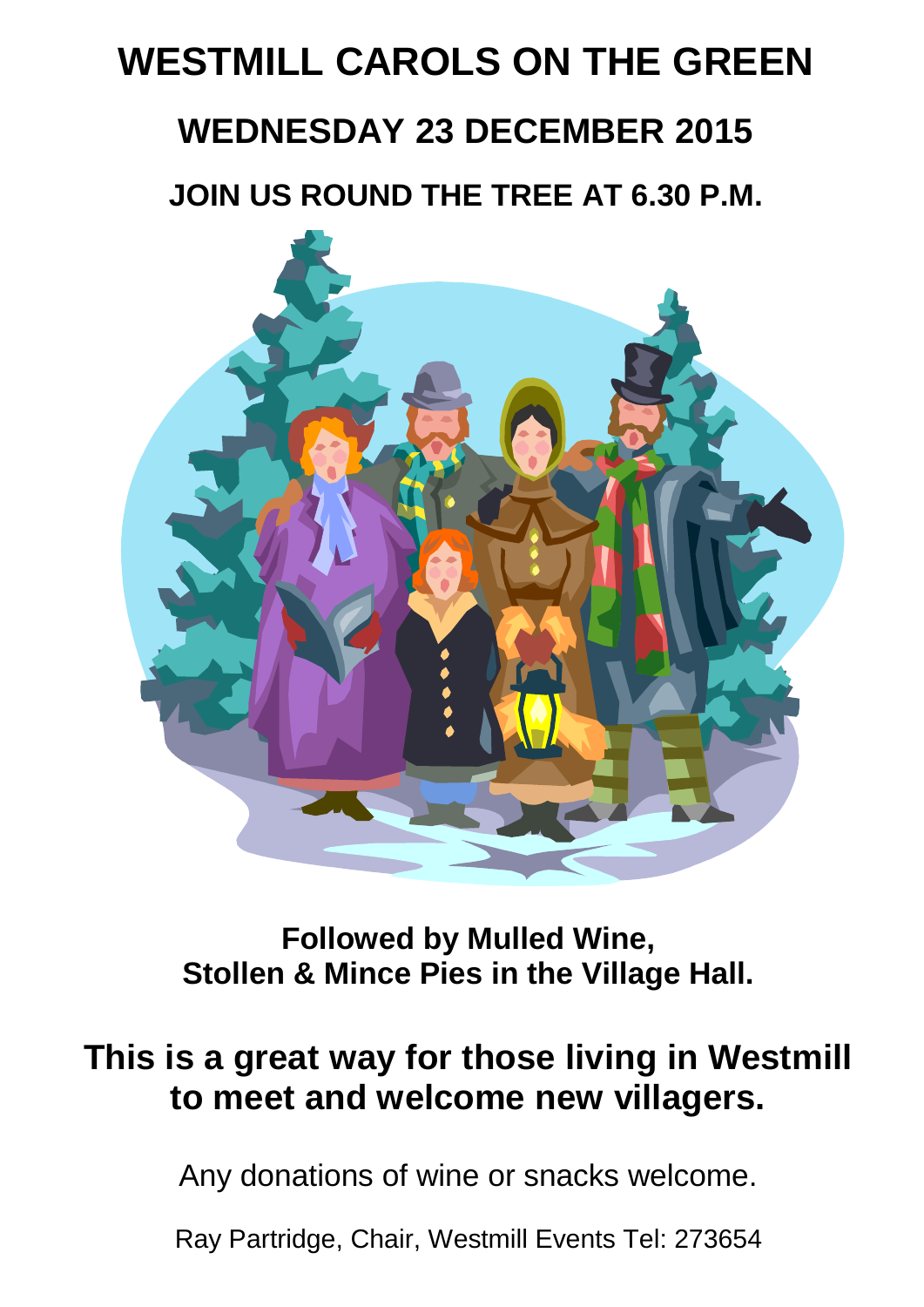



## **BCH Dog Unit**

 Did you know you can now follow the activities of the Bedfordshire, Cambridgeshire and Hertfordshire Dog Unit online? The team works with officers across Hertfordshire and share the latest news and information about what they have been doing - such as arrests, finding missing people and drug seizures - on Facebook and Twitter. Additionally, the unit share photos of the current dogs that work with the Constabulary and puppies that are being trained to become police dogs.

 [www.facebook.com/BCHPoliceDogs](http://www.facebook.com/BCHPoliceDogs) To find the team on Facebook, please visit:

To follow the team on Twitter, please visit: <u>www.twitter.com/dogpoliceBCH</u>

For further information about the unit, please visit:<br><u>[https://www.herts.police.uk/hertfordshire\\_constabulary/about\\_us/specialist\\_un](https://www.herts.police.uk/hertfordshire_constabulary/about_us/specialist_units__operations/beds,_cambs__herts_dog_unit.aspx)</u> its\_operations/beds,\_cambs\_herts\_dog\_unit.aspx For further information about the unit, please visit:

 *Neighbourhood Watch* Email: [fcrenquiries@herts.pnn.police.uk](mailto:fcrenquiries@herts.pnn.police.uk?subject=RE:%20(OWL)%20BCH%20Dog%20Unit) Regards, **Giles Cooper** *Press & PR Officer*





## **THE MAGIC OF CHRISTMAS**

**I**<br>The magic of Christmas is timeless, warming each heart and each home And the feast of the family draws us, no matter how far we may roam...<br>We all want our dear ones around us, when the season of love draws near, And in the traditional manner, we join in the hearty good cheer...<br>Perhaps we lose sight of the manger, the scene of that first Christmas Day, And maybe the worth of that present, depends upon what we can pay...<br>But the gift of that first Christmas morning, cannot be measured in gold, For love will always be priceless, it's ours to have and to hold.<br> And the feast of the family draws us, no matter how far we may roam... And in the traditional manner, we join in the hearty good cheer... And maybe the worth of that present, depends upon what we can pay...

Margaret Forbes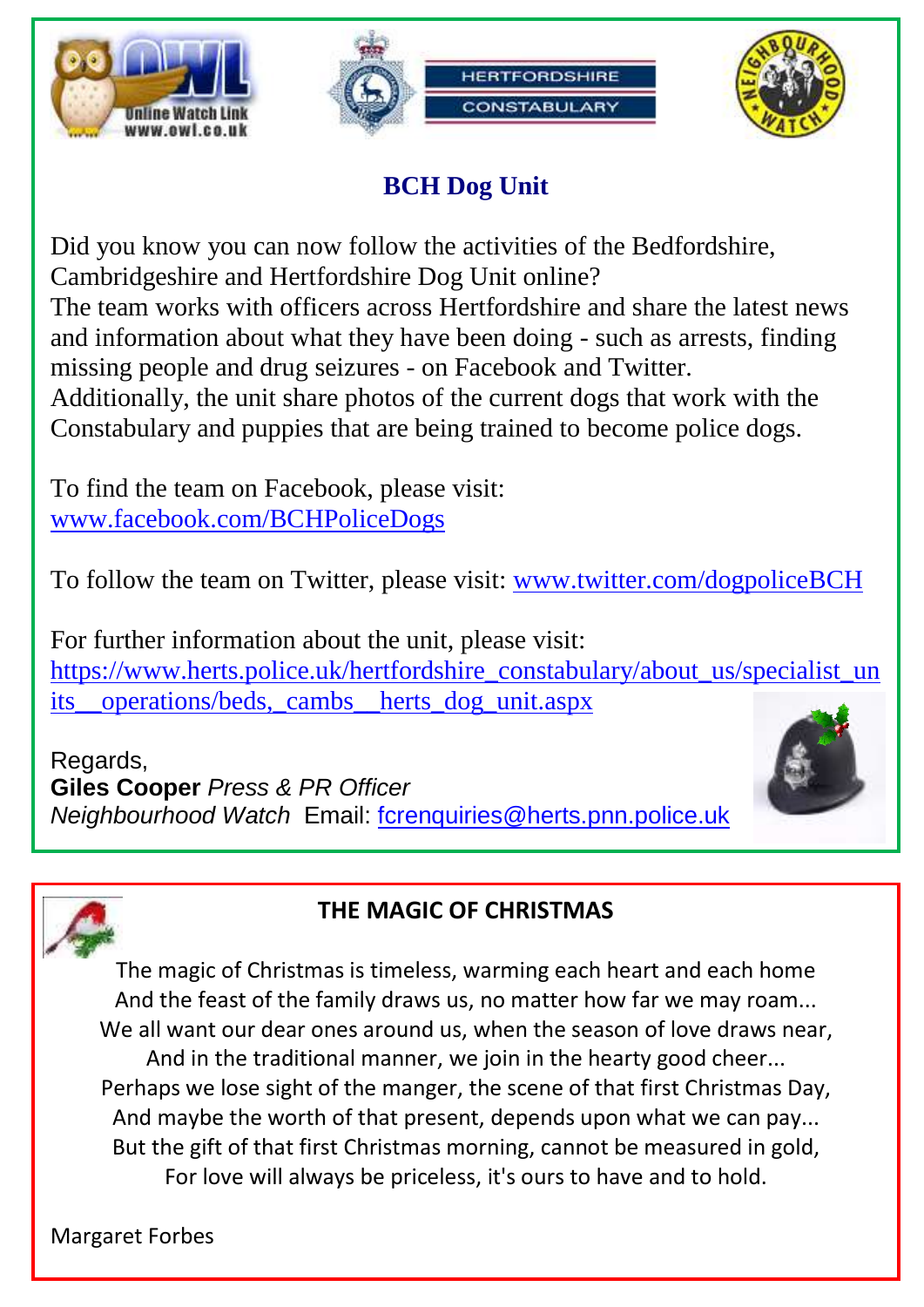#### **DriveSafe Scheme**

 regarding speeding through the Village, the Parish Council have been liaising  out a traffic speed monitoring exercise in the New Year. In response to the continuing concern expressed by many Westmill residents with Hertfordshire Constabulary's DriveSafe Scheme. It is proposed to carry

 If you are interested and one of those who feel that traffic speed is excessive in westmill, a petition will be placed in the Tea Room for anyone to sig<br>perhaps volunteer to take part in Hertfordshire Constabulary's Police Community Volunteer Scheme. The petition will be submitted to Herts<br>Constabulary, who will then organise the provision of monitoring equipment for use in various locations in Westmill. Two volunteers from the DriveSafe<br>Schome will become load volunteers and will assist with the administration of the scheme and collection/return of equipment. Lead volunteers will be in Westmill, a petition will be placed in the Tea Room for anyone to sign and Community Volunteer Scheme. The petition will be submitted to Herts Scheme will become lead volunteers and will assist with the administration subject to police vetting procedures.

 Diane Bowtell for any further information. 01763 273398/272077.If you feel that you would like to help make our Village safer, please contact

## **BELL RINGING**

 I'd always watched in wondrous awe and listened quite spellbound, And really wished that I could learn to make that glorious sound.<br>I've been along to practice nights and slowly over time. Have learned how tail and hand strokes surely cause those bells to chime.<br> I've been along to practice nights and slowly, over time,

It's not as easy as you think to make those beggars peel, And not a case of mighty strength, but rhythm, touch and feel. I try to master all I've learned to help improve technique But must remember I can breathe, if not I feel quite weak.

You expert campanologists will all know what it means. And see my limitations when I say I'm stuck on 'Queens'; So 'ere I make more progress (let's hope it's not too long) I need to differentiate my own bell's ding and dong.



With apologies to local residents and thanks to all those helping me in my pursuit! Jan James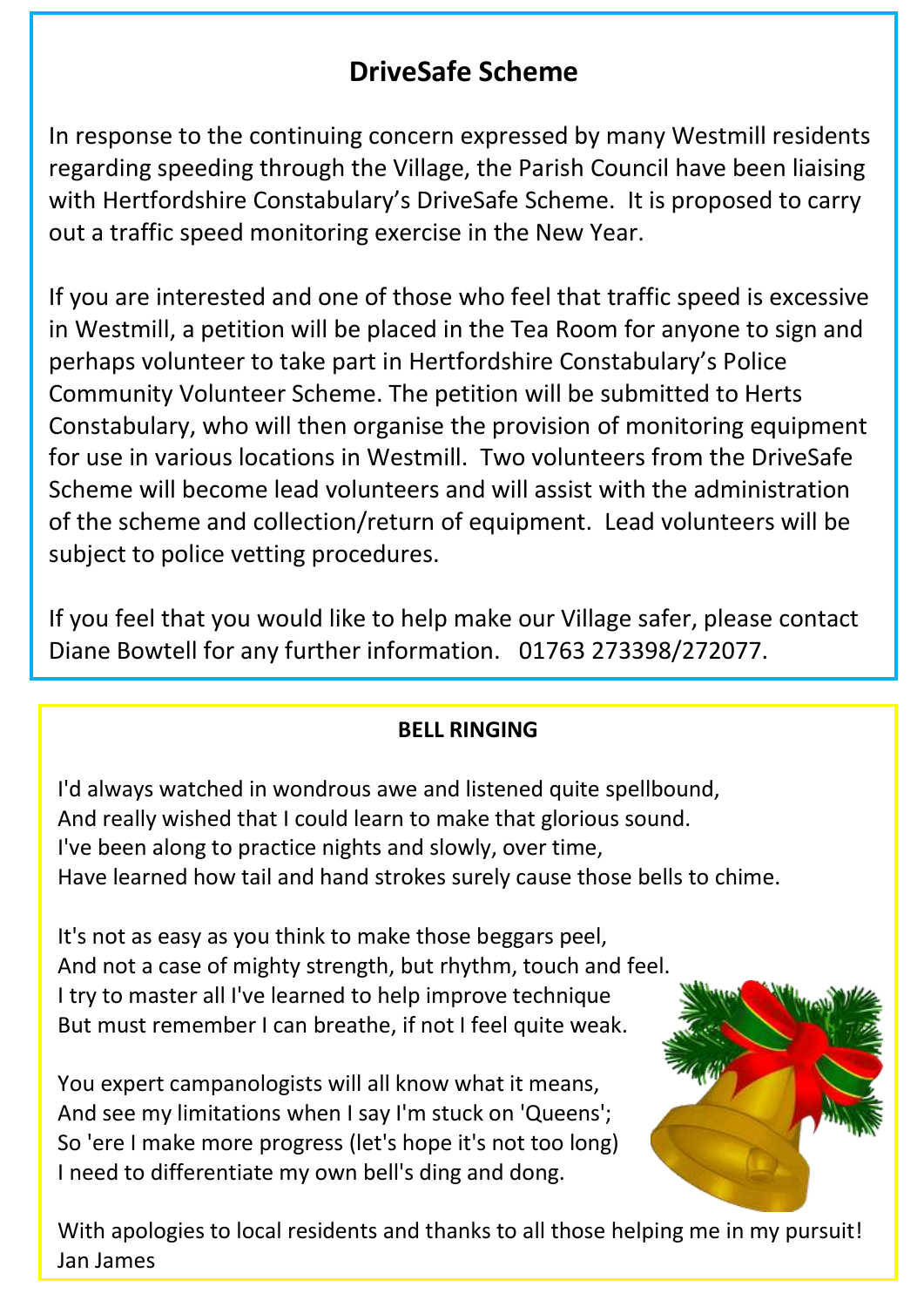#### **GREG TRUST**

The Trust is pleased to announce the appointment of Stephen Willson as a new Trustee. For many years Stephen was a senior partner in a large City based law firm, before his retirement. Stephen has lived in Westmill for 35 years and his background and experience will be a great asset to the Trust.

The village hall continues to accommodate the popular daily Westmill Nursery and the Trust was pleased to play host to the annual Art Exhibition over the August Bank Holiday weekend, which was another successful village event.

The Trustees continue to manage and maintain the various Greg Trust owned properties, children's playground, recreation field, village allotments etc. Although the interior completion of the recreation field pavilion by Westmill Football Club has seemed to be never ending as a result of funding constraints, we are pleased, however, to report the end is in sight! WFC have held some funding events to enable the installation of showers, toilets including tiling, and a small kitchen has also been fitted.

Our tenant whose horses occupied the Trust's grazing field for several years, have now moved away from the area, so we are seeking a new tenant for this 2.3 acre grazing field. If you know of anyone interested, please contact our Trustee Michael McRae on 07788 721 789.

The Greg Trust looks forward to welcoming villagers in the village hall for a glass of mulled wine and mince pies, following the singing of Carols Round the Tree on the  $23<sup>rd</sup>$  December. Thanks go to Ray & Olga Partridge for organising this village get together at Christmas time.

Mike McRae

#### **WESTMILL PARISH COUNCIL**

At the last Parish Council meeting on the 16<sup>th</sup> September, we welcomed two new Parish Councillors.

Our parish councillors are now as follows:- Michael McRae (chairman) Diane Bowtell David House Russell Phipps Winston Pickup Richard Wood



Our Parish Clerk, Melanie Mason, resigned her position at the end of September. Our new Parish Clerk is Marty Kilby, who took over as Clerk from the 1<sup>st</sup> October 2015. If you need to contact Marty her email is: marty@martykilby.co.uk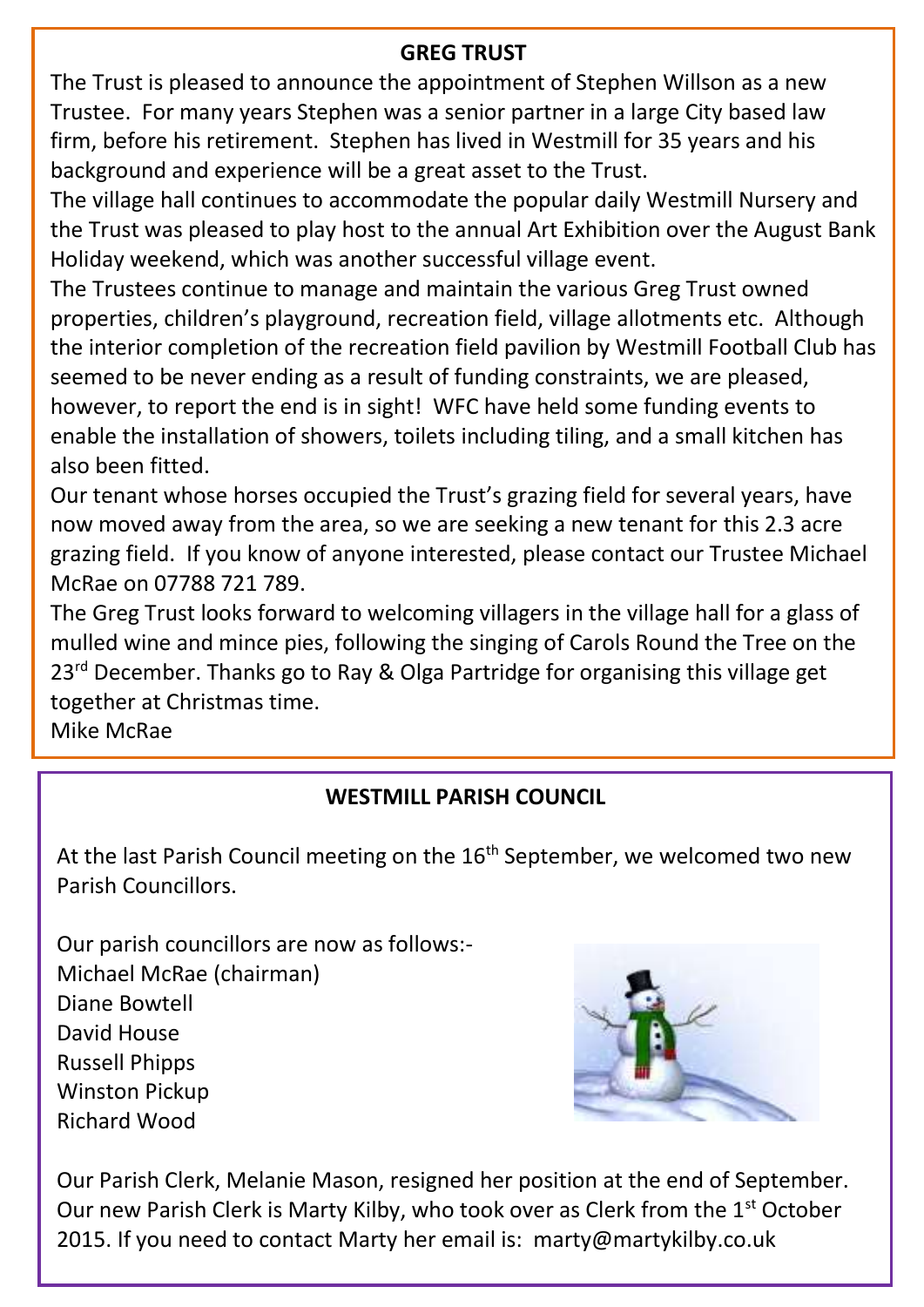### 'Celebrate with Cake' Update

It really doesn't seem possible that it's a year ago since my first visit to Cake International at the NEC and the start of Celebrate with Cakes' journey.

After winning The Churches Conservation Trust/Waitrose 'Great Church Bake Off' with my St Mary's Church cake in July 2014, word of mouth has kindly been getting around about the cakes I've made and to date I have made bespoke cakes ranging from traditional birthday cakes with floral decoration to a Running shoe, a Go-Kart and a Routemaster Bus for 100!

Tickets to Cake International were part of the prize and I was amazed and inspired by the cake artists that exhibited/demonstrated at this show. We've just returned from the NEC and at this year's show there was so much to do, see and learn. I'm also now armed with some robot modelling skills from a demo we watched.

The cake business has taken itself along a path I wasn't envisaging but one which is both challenging and very enjoyable. My Home Economics background and food photography skills have been drawn upon and my opinion of a free tool to share pictures of my cakes, Facebook, has changed dramatically! It's been so useful and I've had quite a few orders placed on cake page and the pictures display very well.

time as a Teaching Assistant at a wonderful school in Histon. I also have the **opportunity to teach these infant children cookery skills, something I had done for 9**<br>wears I noustaned and at two oftenseens a weak and laws abouting them what fun such a vital life skill, all tying with their current topics. Life can now get very hectic as in order to pay the bills I have returned to work partyears. I now teach one or two afternoons a week and love showing them what fun we can have with ingredients, watching them crack their first egg, teaching them

I have been helping at the local Village College for the past year in their Food Technology lessons and as a result their Adult Learning team approached me to become one of their tutors. Following initial tutor training and safeguarding courses, I've now taught Showstopper Cupcakes, Basic Baking as part of a Family Learning day and Make Your Christmas Cake workshops. The team have been very supportive of Celebrate with Cake and have booked me to teach: Ice and Decorate Your Christmas Cake in November and Tasty Pastry, a Luxury Chocolate Cake, Get Ahead for Mother's Day and Easter cupcake decorating workshops next year!

If you need a cake for a forthcoming celebration, do get

in touch, it's never too soon to make an enquiry.

Contact details are in the magazine or check out my cake page: [www.facebook.com/wendyscelebratewithcake](http://www.facebook.com/wendyscelebratewithcake)

Best wishes to you all and thank you for your support.



Wendy Leaney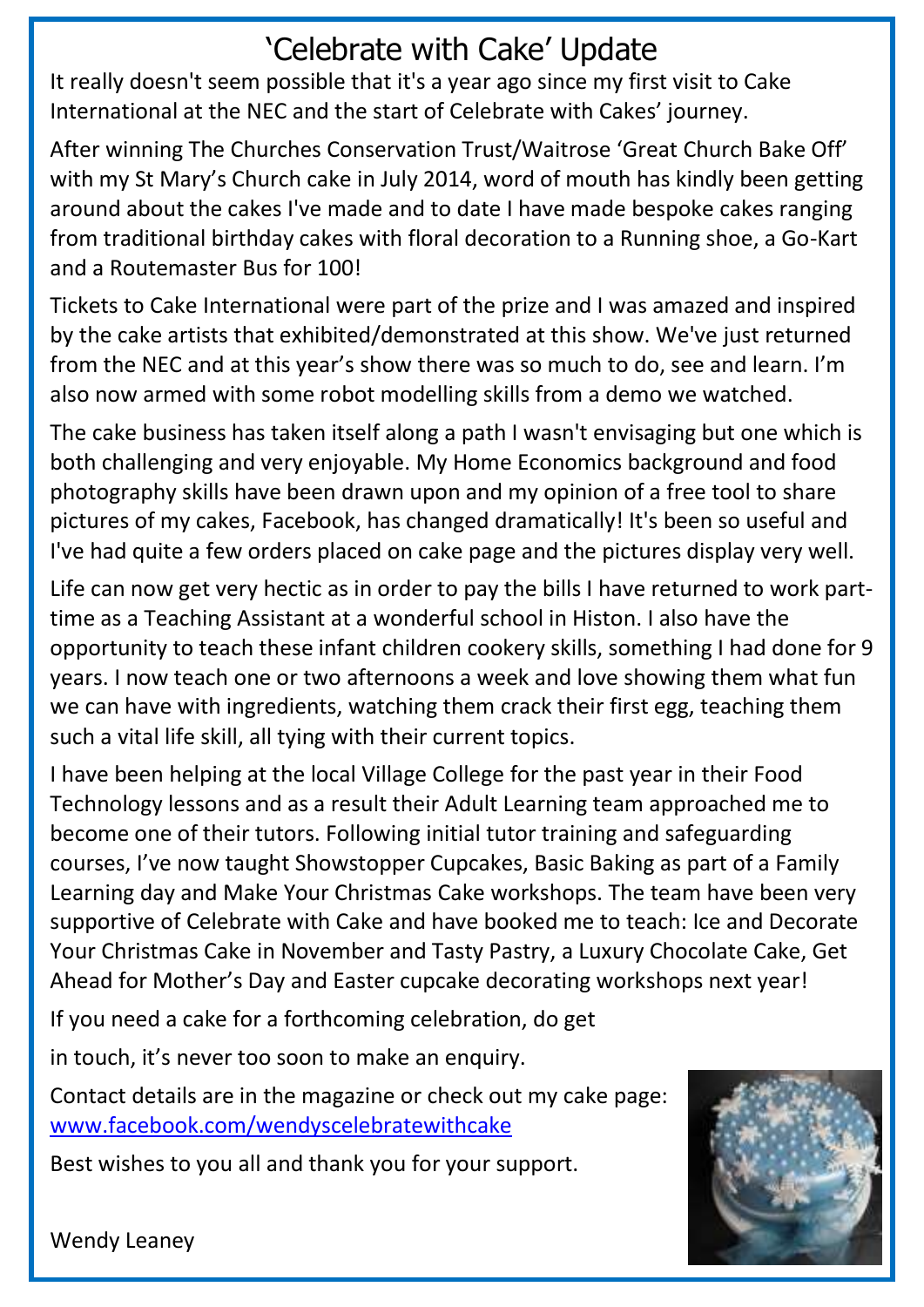### **How to make lard cakes for our garden birds :**

In total you need to mix 1lb of the following ingredients to 1/2lb of lard as best you can.

Here is an example.

200 grams of bread - blended to crumbs 2. 50 grams of nuts - blended to smaller pieces 50 grams of currents - left as they are 100 grams of wild bird seed 50 grams of oats 6. Optional bacon fat



Place the slab of lard (½lb) into your pan and melt over a medium heat.

Once around two thirds of the lard has melted, slowly add your ingredients to the left side of the pan making sure that the rest of the lard is on the right side. As the lard starts to completely melt stir in all the ingredients until all the lard is



absorbed into the mixture. Turn off the heat. Take a wooden spoon and add the mixture to plastic pots - small butter/margarine tubs or yoghurt pots work well. Flatten the mixture inside the pots with the wooden spoon so that the mixture is compacted and leave to cool.

You could pierce a small hole in the bottom and thread string through before putting the mixture into the pots if you want to hang the "cakes". Finally place in the fridge overnight. Turn out and they are ready for the garden.

### **Don't forget to provide clean water:**

Water is particularly important during the winter when natural supplies may be frozen. Birds need water for drinking and bathing.

It is essential that they keep their feathers in good condition and bathing is an important part of feather maintenance.

Dampening the feathers loosens the dirt and makes their feathers easier to preen. When preening, birds carefully rearrange the feathers and spread oil from the preen

gland so they remain waterproof and trap an insulating layer of air underneath to keep them warm.

The ideal birdbath needs to have shallow sloping sides so the water ranges from 1-4 inches deep to allow different species to bathe. The surface should be rough so birds can grip it with their claws and not slip.

Place a stone in the middle so they can hop out easily.

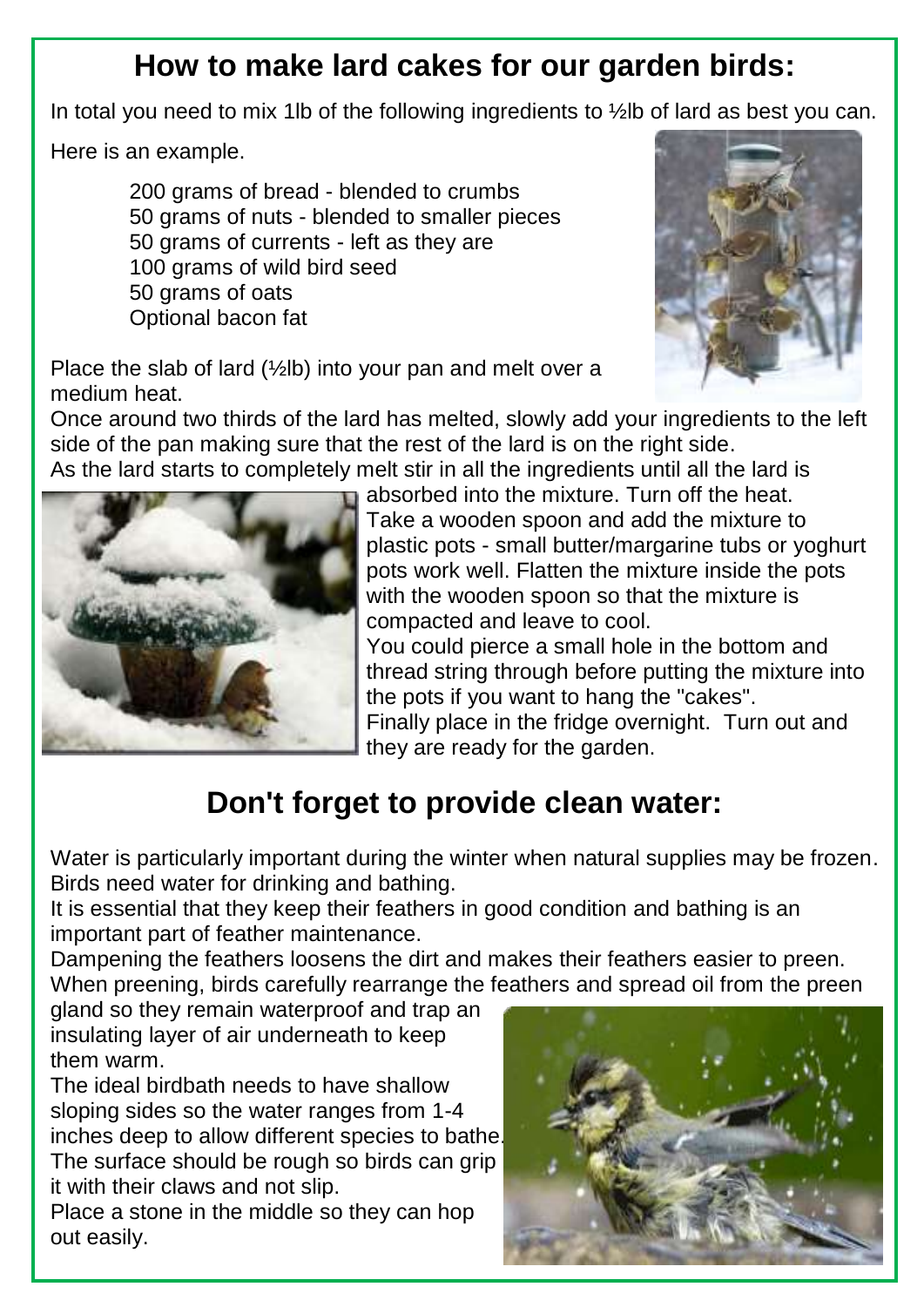### **ST MARY THE VIRGIN, WESTMILL Church Services JANUARY 2016**

| 3rd January              | 9.30 am Morning Worship                                                                                           |
|--------------------------|-------------------------------------------------------------------------------------------------------------------|
| 10 <sup>th</sup> January | 9.30 am Sung Eucharist                                                                                            |
| 17th January             | NO SERVICE (Holy Communion services held at<br>St Mary's Aspenden 9.30 am and<br>St Peter's Buntingford 11.00 am) |
| 24th January             | 9.30 am Sung Eucharist                                                                                            |
| 31st January             | 9.30 am Sung Eucharist                                                                                            |

**VILLAGE LOTTERY BE IN IT TO WIN IT!**

**Since it started, over £100 every month has come out in prize money with winners of £50, £30, £20 and £10 Ring Jan on 272217 or Liz on 272181 to join.**

Monies are divided equally between Friends of Westmill Church and prizes with the exception of:

### **DOUBLE MONEY PRIZES FOR CHRISTMAS DRAW**



If you'd like to write a short article or place an advertisement in the newsletter please either email or ring Jan James: brinkman07@hotmail.co.uk or 272217



*Our grateful thanks to: Vision (Office Automation) Ltd who produce the Newsletter free of charge.*